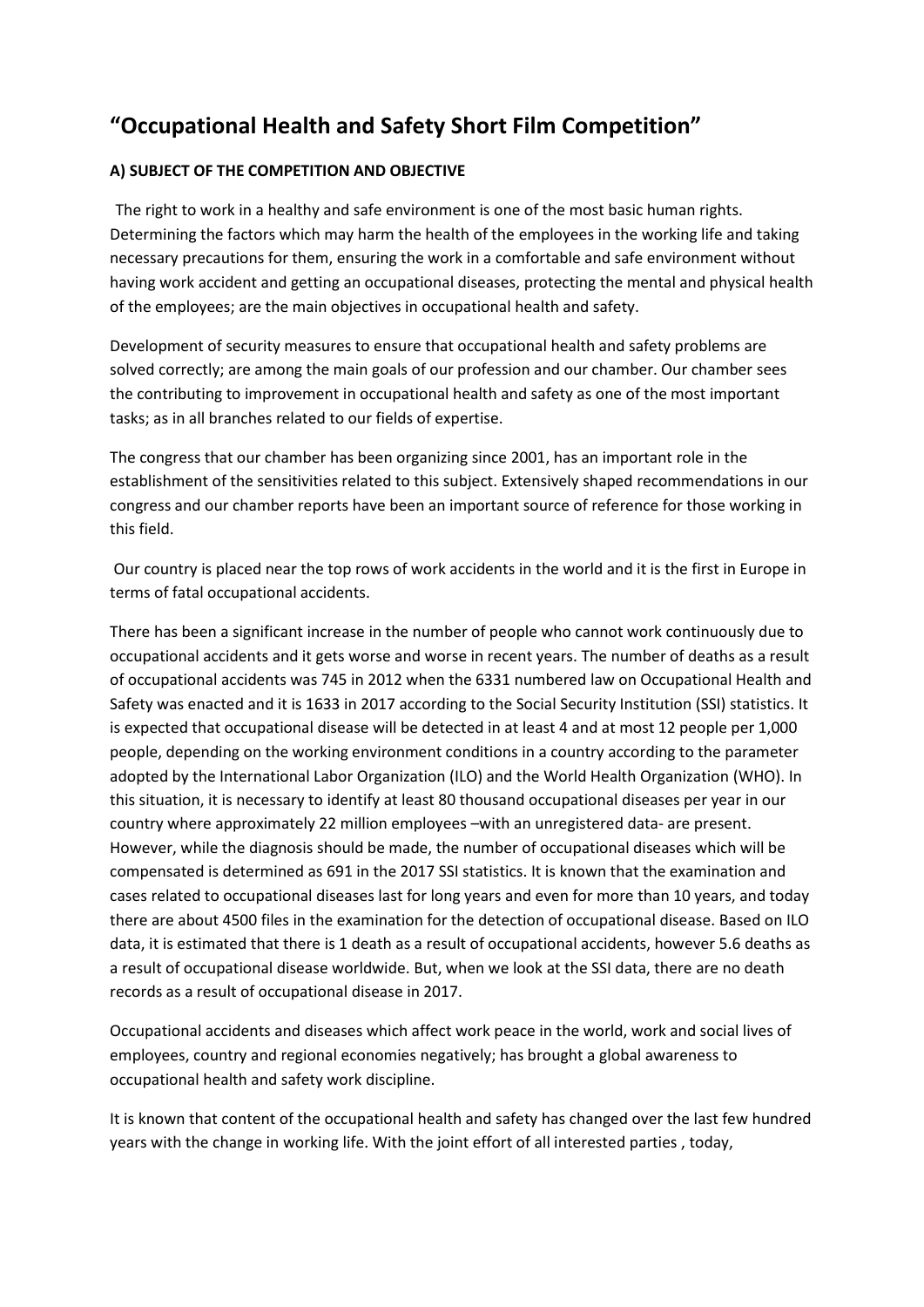occupational health and safety issues are considered as a system approach based on modern preventive and protective services.

In this context, in order to provide inter-continental information exchange, cooperation and sharing, 10. Occupational Health and Safety Congress will be held on October 23-26, 2019. The congress will organize a short film competition about WORK AND LABOUR.

As a result, it is thought that fiction, documentary, social advertising, animation and other types of short films will support the sharing of the stated purposes in the light of the above mentioned thoughts and objectives.

# **B) IMPORTANT DATES ABOUT COMPETITION**

Films that are completed after January 1, 2018 can apply. Important dates about competitions are;

| <b>Starting Date:</b>      | May 1, 2019        |
|----------------------------|--------------------|
| Last date of delivery:     | September 30, 2019 |
| Award ceremony (intended): | October 26, 2019   |

### **C) PARTICIPATION CONDITIONS**

- The competition is open to everyone, especially all university students and employees.

- Films must be in the theme of 'Occupational Health and Safety' directly or indirectly and it must be made in 2018 or later. Language must be English. (Short films that are silent, graphic only, or without narrater also will be accepted.)

- Films must be duration of 3-10 minutes (credits included).

- Competitors can apply with more than one work.

- Participation in national or international competitions or having received awards from these competitions is not an obstacle to participation in this competition.

- Completing the online application form from the website [isgadana@mmo.org.tr](mailto:isgadana@mmo.org.tr) means that they accept the terms of the competition.

- Participants will upload a low-resolution format of the work to the system i[n isgadana@mmo.org.tr](mailto:isgadana@mmo.org.tr) during application. In addition, they will fill the specification which they signed complete and legible. The filling and uploading work will be completed until September 30, 2019 at 17:00.

- The organizing committee has the right to screen parts of the films about subject, has a right to use a 30-second portion of the film for promotional purposes.

- After the announcement of the selected films, the creators cannot withdraw their films from the event and related uses. Each creator of the work is deemed to have accepted this article.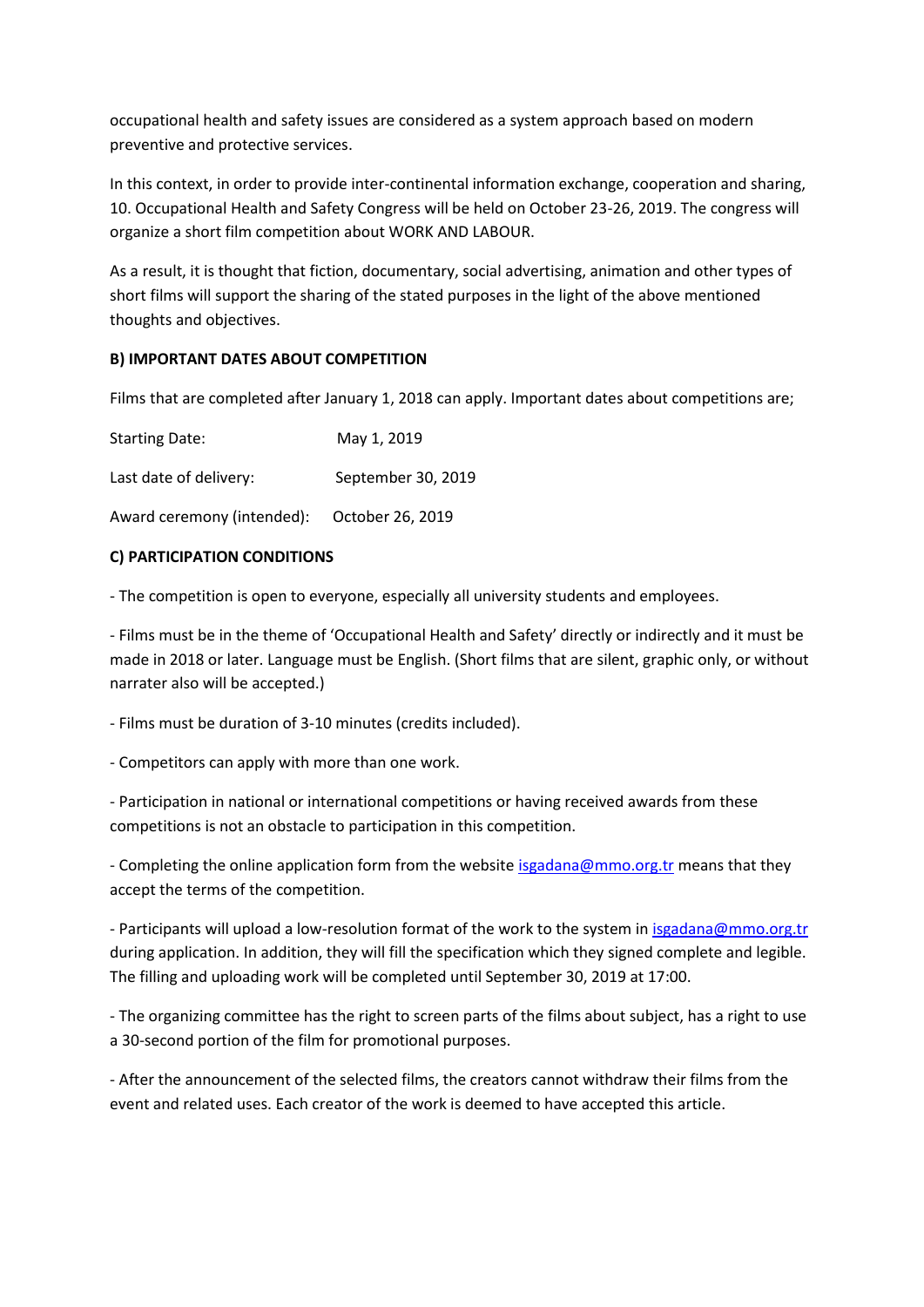- The films approved by the selection committee will be announced through the official website of the event [\(www.isigkongresi.org\)](http://www.isigkongresi.org/). There will be no communication with the owners of films that cannot be selected for the competition.

- If there is adapted screenplay or music in the film, the certificate of rights (copyright certificate) will be requested.

- Competitors accept, declare and undertake that the images and music of the films they send to the competition belong to them and that the necessary copyrights have been received. Participants (each film crew) are jointly responsible for the problems relating with the copyright of the works. Participant/participants undertake and confirm that the work is not in any way infringed upon the personal or legal rights of any natural or legal person.

- It must be the signature of one person in the competition application form and the signatory must be the legal owner of the work. Even if a team joins the competition, the specification and application form must be signed by a person (team spokesman) from the team. In case of team participation, the award will be given to the person who signed the documents.

Within 7 (seven) days after the announcement of the winnings;

- Copy of the film with English subtitles
- 5 (five) high-resolution JPG format photos from the film
- A high resolution picture of the director
- Summary of the film in English (maximum 50 words)
- Short biography of the director in English (maximum 50 words)

must be delivered to the event management.

- If it is necessary, the organizing committee may distribute the films participating in the competition for promotion and development of the related topic and may introduce it in some organizations.

- The organizing committee reserves the right to make any changes to the competition without prior notice.

#### **D) JURY AND EVALUATION**

The organizing committee may select jury members from among event management, film writers, academics, cinema industry, other areas of the arts, directors of film festivals, journalists believed to be competent in cinema and occupational health and safety experts.

- Film ranked first, second and third will be awarded, besides that jury may also give special prize and honorable mention. If there are same ranked films, award will be shared. The following criteria will be taken into account when evaluating;

- Originality of the film
- Essence of the message